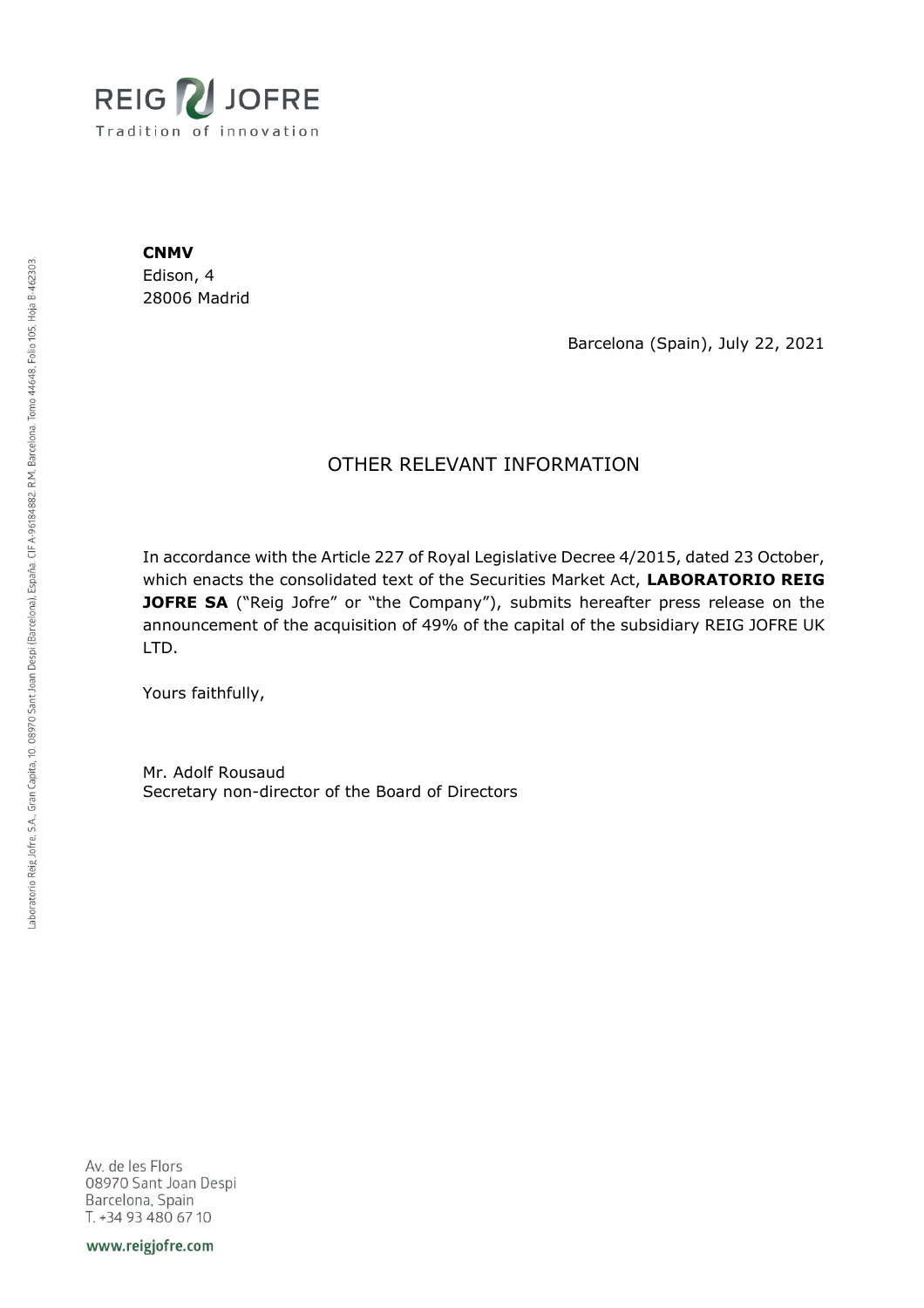

## **REIG JOFRE ACQUIRES 100% OF REIG JOFRE UK LTD AND CONSOLIDATES ITS PRESENCE IN THE UNITED KINGDOM**

**Barcelona, Spain, [REIG JOFRE](https://www.reigjofre.com/)**, (BME:RJF), a pharmaceutical company listed on the Spanish stock exchange market, reinforces its international investment in the United Kingdom, with the acquisition of 49% of the capital, which the Spanish Company for Development Financing (COFIDES, SA) owned in REIG JOFRE UK LTD, since 2015.

In 2014, Reig Jofre incorporated REIG JOFRE UK LTD to develop its business units in the United Kingdom and advance its strategic plan for international growth.

In 2015, the joint state and privately owned COFIDES, which provides financial support for investment projects of Spanish companies in foreign countries, subscribed 49% of the capital of the company through the State funds for Investments Abroad (FIEX) of the Spanish Ministry of Industry, Trade and Tourism.

COFIDES' support made possible to consolidate Reig Jofre presence in the British market and acquire a portfolio of dermatological medicines, integrated into the *Specialty Pharmacare* division, with widely established brands in the United Kingdom such as **Synalar** and **Metosyn**, used in skin infections, psoriasis or inflammatory conditions such as eczema and dermatitis, as well as **Crystacide**, Hydrogen Peroxide cream, recommended by NICE (National Institute for Clinical Excellence) as first-line treatment for impetigo in Adults and Children.

In 2020, the UK dermatology business accounted for 7% of this range's revenue globally. Around 5 million units per year of the company's topical products are produced in the specialized plant in Malmö, Sweden.

REIG JOFRE UK LTD distributes a range of specialized and hospital only products of the *Pharmaceutical Technologies* division, produced at the beta-lactam antibiotic plants in Toledo and the injectable and lyophilized plants in Barcelona to the National Health System (NHS) via the United Kingdom tendering system.

The fact of operating in the United Kingdom with its own company contributed to a rapid adaptation in 2020 to the regulatory changes resulting from Brexit.